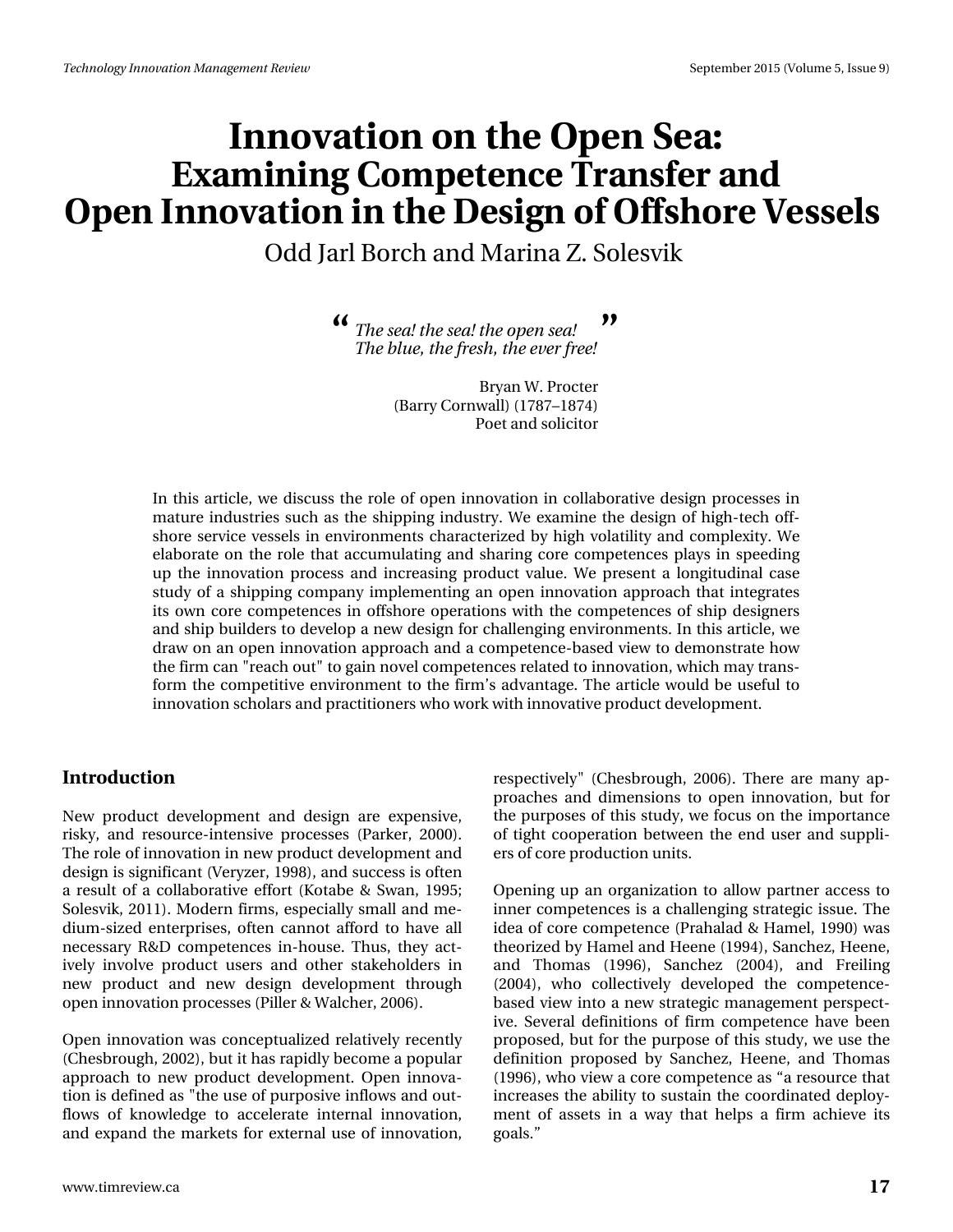# Frp shwhqfh#Wudqvihu#dqg#Rshq#Lqqrydwlrq#q#wkh#Ghvljq#i#Riivkruh#Yhvvhov# Rag#MudeEr uf k#dgg#P dulgd# 1#Vr dwln#

Sulru#uhvhdufk#lqwr#wkh#frpshwhqfh0edvhg#ylhz#vxj0 jhvw#wkdw#d#llup#dv#dq#rshq#v|vwhp#pljkw#dqn#llup0dg0 guhwdedn#uhvr xuf hv/#fdsdeldwhv#dqg#frpshwhqfhv#lq# frooderudwlyh#qhwzrunv#lq#rughu#wr#uhvsrqg#wr#txlfno|# fkdqjlqj# pdunhw# rssruwsqlwlhv# +Vdqfkh}/# 5337,1# Pruhryhu/#Vdqfkh}#dqg#froohdjxhv#44<<9,#qrwhg#wkdw=

(W # kdyh # df fhw # w # uhwr x uf hw # w dw # du # x g g hu # w h # frqwurchti#wkhu#lupw#exw#wkdw#duh#xwhixc#lq#sxuw.lqj#ww# rzq#;rdov/#d#lup#pd|#elg#ru#xvh#ri#wkhu#lupv\*#frpshw0 hqf hv#r u#uhvr x uf hv#lq#p dunhw#vudqvdf whr qv/#r u#p d|#hqwhu# lqwr#frpshwhqfh#dooldqfhw#wr#frqqhfw#lw#frpshwhqfhw# dqg#uhvrxufhv#zlwk#nkrvh#ri#wkhu#lupvT<sup>M</sup>

With #frp shwhqfh 0ed vhg #ylhz #glwwlqj xlvkhv #ehwzhhq# frp shwhqfh#dhyhudjlqj#dqg#frp shwhqfh#exloglqj1#AWkh# iruphu#dfwlylw|#dssolhv#d#llup\*v#h{lwwlqj#frpshwhqfhv#lq# h{lww.qi#tu#qhz#pdunhw#zlwkrxw#xdolwdwlyh#kdqjhv#lq# wkh#h{lwwqj#nlqgv#ri#dvvhw#wwrfnv#dqg#orzv#AVdqfkh}#hw# do//#4<<9,14/Wh#frpshwhqfh0edvhg#dssurdfk#uhfrjql}hv# wkdw#d#lup#dq#bhyhudjh#lup0vshflilf#dqg#lup0dgguhvv0 dedn#uhvrxufhv#dqg#frpshvhqfhv#wr#dfklhyh#jrdov#dqg# frp shwwyh#dgydqwdjh#+Hdwwrq#)#Dudxm/#4<<9,1# lup 0 dgguhvvdedn#frpshwhqfhv#fdq#eh#rewdlqhg#wkurxjk# p dunhw#wudqvdfwlrqv#ru#wkurxjk#frooderudwlrq#zlwk#rwk0 hu#ilup v#Fklog/#ldxonghu/#dgg#Wdoopdg#+5338,#dujxh# wkdw#tq#d#qhvzrun/#phpehuv#kdyh#pphgldwh#dffhvv#wr# ghf hwdu #frp shwhqf hv#z lwkrxw#wkh#qhhq#wr#lqyhw#lq# ghyhorsigi#wkhyh#frpshwhqfhy#iqwhuqdooj#Krzhyhu/# wklv#shqqhvv#rphv#zlwk#d#ulvn#i#vkdulqj#ruh#frpshw0 hqf h#z lwk#r wkhuv#z lwkr xw#uhf hlylqj #wkh#h{shf whg#ehqh0 ilw#q#uhwxuq/#dqg#wkhuh#pd|#eh#frww#gxh#wr#dgdswdwlrqv# lq#uhvrxufh#frqiljxudwlrq#zlwklq#wkh#lup#gxulqj#wkh#dool0 dqfht#AWkh#codwuhu#dfwlylw|/#frpshwhqfh#exloglqj/#lpsolhv# t xddwdwlyh#fkdqjhv#lq#wkh#h{lvwlqj#dvvhw#vwrfnv#dqg# ior z v#dv#z hoo#dv#delolwhv#wr#frruglqdwh#dqg#ghsor | #qhz # dqg#h{lwwqj#dwhw#lq#rughu#wr#dfklhyh#wkh#llup \*v#jrdov# +Phw}hqwklq/#5338,#Frpshwhqfh#exloglqj#lqioxhqfhv# wkh#lqgxwwd #g|qdp If v=#ilup v#lghqwli|#dqg#vhhn#wr# f kdqj h#ghvludedn#t xddvdvlyh#f kdqj hv#lq#vwr f nv#dqg# ior z v#i#dvvhw#wkurxjk#bhduqlqj#-Srvw/#4<<:,1#

Wikh#frpshwhqfh0edvhg#ylhz#srvwxodwhv#wkdw#lupv#wwJyh# wr#dnyhudjh#frpshwhqfhv#wr#ixoilo#wkhlu#dpelwlrqv1#Gxu0 dqg#4<<:,#kdv#vxjjhvvhg#wkdv#wkhuh#v#erwk#d#vodwlf#dqg# d#g|qdplf#prgh#wr#dffxpxodwlgj#frpshwhqfh1#Wkh# wodwf#prghv#uhodwh#wr#uhlqirufhphqw#dqg#v|qhujlvwlf#llw# uhodwhg#wr#suhvhqw#frpshwhqfhv1#Wkh#g|qdplf#prghv# lqf oxgh#dff hw#wr#qhz#hqrzohgjh#wkurxjk#qhz#qhwzrun# dff hvv#dqg#dgdswlqj#wkh#rujdql}dwlrq#wr#rwkhuv#wkurxjk# doddqf hv#Vdqf kh}#hw#Jo1/#4<<9,1Krz hyhu/#gliixvlrq#i#uh0 vrxufhv#dqg#frpshwhqfhv#gxh#wr#lqwhuilup#frooderud0 whrq#pljkw#eh#gliilfxow#ehfdxvh#ilupv#riwhq#idlo#wr#

ghyhors#d#frpprq#dooldqfh#vwdwhj | #+ uhlolqj /#5337, # Wikiv#prgh#fdg#eh#frwwol/#dgg#vrph#llupv#duh#uhoxfwdgw# w #wkduh#ghvludedn#frpshwhqfhv#zlwk#rwkhu#lupv#AWkxv/# wkh#lup#kdv#wr#eh#fduhixd#zkhq#vhdnfwlqj#sduwqhuv=#lw# p x w # x dyh#d#f dndu#s If wx uh#ri# w#dp elwir q v#dqg#wk h#f r uh# frp shwhqf hv#qyroyhg#q#wkh#frrshudwlyh#surfhvv#Dqg/# lw#p x ww# wdnh#f duh# wr# vdihj x dug#l wr#r z q# uhvr x uf hv# wkurxjkrxw#wkh#surfhw1#

Lq#wklv#duwfdn/#zh#dsso|#wkh#frpshwhqfh0edvhg#ylhz#wr# wkh#ilhog#ri#vkls#ghvljq#dqg#vklsexloglqj/#zklfk#kdv# mlqhg#wkh#joredd#wuhqg#wrzdugv#rshq#lqqrydwlrq#ds0 surdf khv#+Vr dnvyln#) #J xoeudqgvhq/#5346, #Lq#wkh#qh{w# vhf wr q/#z h#s uhvhqw#dqg#eulhid #dqdd } h#dq#loox wudwlyh# fdvh#urp#d#Qruzhjldq#iivkruh#vklsslqj#frpsdq|#wkdw# kdv#uhfhqvo|#exlow#dq#lqqrydwlyh#riivkruh#yhvvho#iru#wkh# Klj k#Dufwlf#xvlqj#d#frooderudwlyh#dssurdfk#lqfoxglqj# frp shwhqfh#wudqvihu#dqg#shq#qqrydwlrq1#Zh#h{dplqh# wkh#fdvh#lq#djkw#ri##wkh#rshq#lqqrydwlrq#shuvshfwlyh# dqg#wkh#frpshwhqfh0edvhg#ylhz/#zlwk#dq#hpskdvlv#rq# wkhlu#psruwdqfh#wr#frpsdqlhv#ghyhorslqj#surgxfw#tru# kljkoj#yrodwloh#dqg#frpsoh{#hqylurqphqwv1

## Loox wudwly h#Fdvh=#Riivkruh#Vklsslqj#q#wkh# Klj k#Duf wh

Wkh#Dufwlf#frqwdlqv#dv#pxfk#dv#58(#ri#wkh#uhpdlqlqj# rlo#dqg#jdv#uhvrxufhv#lq#wkh#zruog1#Wkh#Kljk#Dufwlf#hq0 frp sdvvhv#wkh#uhjlrqv#qruwk#ri#wkh#Dufwlf#Flufoh#zkhuh# fr  $\omega$ #z hdwkhu#p d| #fdxvh#vhyhuh#lfh#dqg#lflqj #fr qgl0 whr qv'#Lw#lqfoxghv#Dodvnd/#qruwkhdvwhuq#Fdqdgd/#wkh# Juhhqodqg#rdvw#wkh#Eduhqw#Vhd/#qruwkhuq#dqg#hdvwhuq# Ux wld/#dqg#wk h#Qr uwk #Hdw#Sdwdj h#+I 11 1/#wk h#Qr uwk huq# Vhd#Urxwh,#wkurxjk#gruwkhuq#Uxvvld1#Wkh#hqwuh#i#udy0 lwht ut Qruzhildg#shwurdhxp#dfwlylwhv#lv#prylgi#ludgx0 doo)#qruwk#qwr#wkh#Qruzhjldq#Vhd/#wkh#Eduhqw#Vhd/#dqg# wkh#uhw#ri#z kdw#v#whup hg#Dufwlf#z dwhuv1#Rshudwlrqv#lq# wklv#uhjlrq#uhtxluh#yhvvhov#wkdw#duh#walloru0pdgh#iru#d# kduvk#folpdvh#dqg#dq#duhd#zlwk#olplwhg#lqiudvwuxfwxuh1# Wikh what it a glw r g v tt doot it utly h who the lwk at h D wu hay in what git the dqg#d#kljk#ghjuhh#ri#ixqfwlrqdolw/#dqg#wkh|#pxw#eh# z hoc#htxlsshg#ru#pxow0sxusrvh#dfwlrq1#

Mprq#Punwhu#Vklsslqj#DV#+prnwhutqr,#lv#dq#riivkruh# vklsslqj#frpsdq|#orfdwhg#lq#Wodydqjhu/#wkh#rlo#fdslvolo# ri#Qruzd #Fdswdlq#Vlprq#Punwhu#hwdedvkhg#wkh# frp sdq|#lq#4<9;/#dqg#wkh#frp sdq|#lv#wloo#rzqhg#dqg# p dqdj hg#e|#wkh#P µnwhu#dp lo|#Wkh#frp sdq|#z qv#58# riivkruh#yhvvhov1#Wkhuh#duh#998#hpsor|hhv#lq#wkh#frp0 sdq|/#65#zrun#lq#wkh#pdlq#riilfh/#dqg#wkh#uhww#ri#hp0 sor | hhv# z r un# dw# vhd# K r z hyhu/# dowk r x j k # p dq | # Qruzhjldg#riivkruh#vklsslgj#frpsdglhv#rshudwh#erwk# lq#wkh#Qruzhjldq#iivkruh#vhfwru#dqg#zruogzlgh/#Mprq#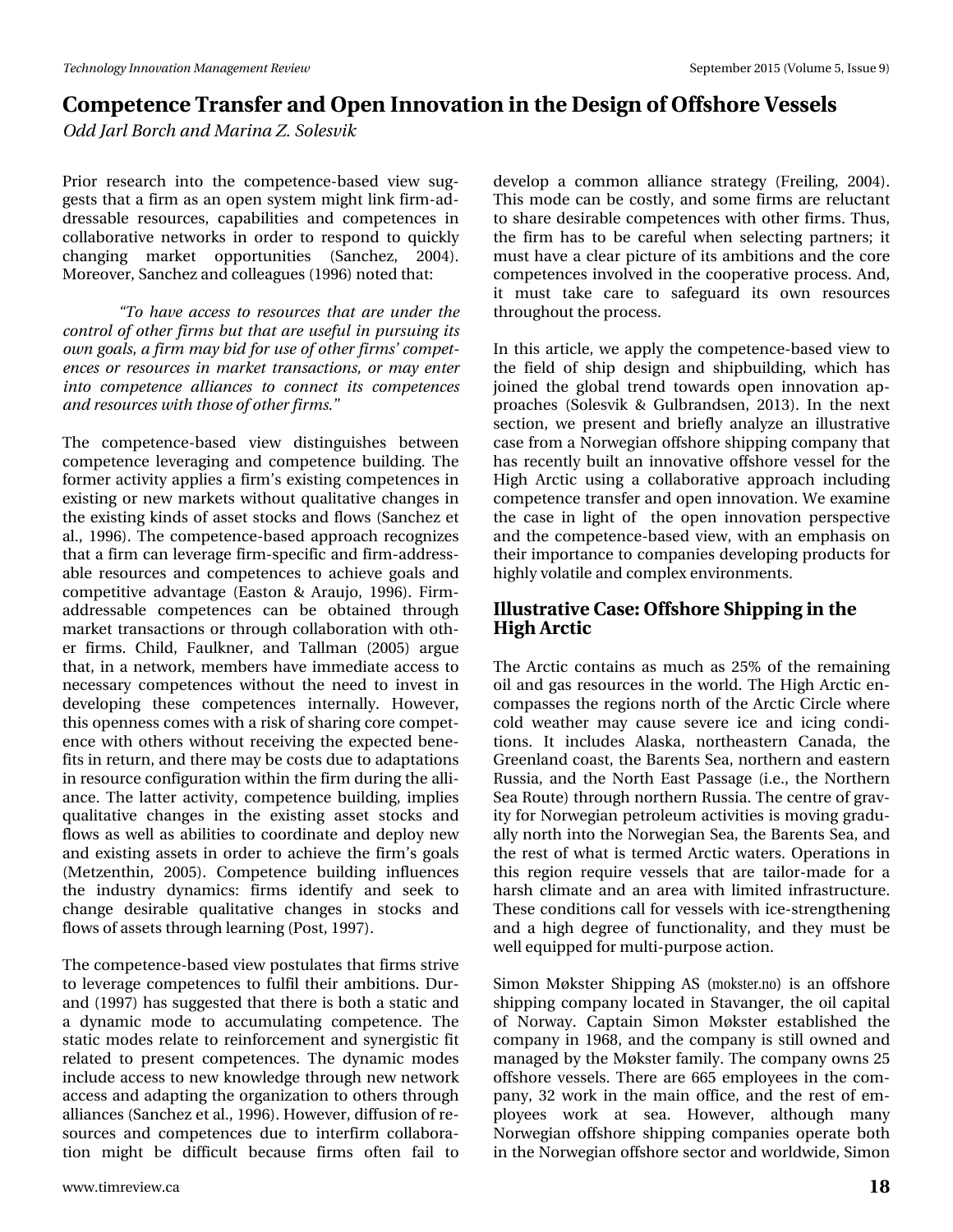# Frp shwhqfh#Wudqvihu#dqg#Rshq#Lqqrydwlrq#q#wkh#Ghvljq#i#Riivkruh#Yhvvhov# Rag#MudeEr uf k#dgg#P dulgd# 1#Vr dwln#

Punwhu#Mklsslqj#DV#ghflghg#rqd#wr#ghyhors#wkhlu#rs0 hudwir gy#dor gj vlgh#wkh#Qr uz hj ldg#f r dvw#r gh#r i#wkh# prwwfkdoongjlgj#vhd#duhdv#lq#wkh#zruog1#Wkh|#irfxvhg# rg#dgglgj#frpshwhqfh#rg#rshudwlgj#lq#wkh#frgglwlrgv# ir xqg#q#wkh#Kljk#Dufwlf1

Uhfhqwo)/#wkh#frpsdq|#zdqwhq#wr#zlq#frqwudfw#wr#vxs0 sruwhtiivkruh#lo#dqg#dv#shudwlrqv#q#wkh#Jroldwk#lhoq# lq#wkh#Eduhqw#Mnd#zlwk#wdqg0e|#yhvvho#dqg#nphujhqf|# uhvsrqvh#dqg#uhvfxh#yhvvhov#Wkh#frqglwlrqv#iru#rii0 vkruh#rshudwirqv#lq#wkh#Eduhqwr#Vhd#duh#gliihuhqw#iurp# wk.h#idplotdu#frqqlwtrqv#ri#wk.h#Qruwk#Vhd1#Wk.h#frqyhu0 vir q# i#wdqgdug# iivkruh#yhwhov#wr#fh0fodw#yhwhov#dqg# ht xlsslqj#wkhp#zlwk#wkh#zlqwhul}dwlrq#sdfndjh#lv#qrw# wk.https.wipdottyrox.wirg#HEhuj#hw#do1/#5345,1#Wk.xv/#wk.httpg.o sdq|Šr#pdqdjhphqw#ghflghg#wr#lqyhvv#lqwr#wkh#idnhw#ri# vollor up dgh#yhvvhov#ir u#wkh#Duf wlf #U lyhq#wk dw#wkh#Duf wlf # p dunhw#v#txlwh#qhz#dqg#vxfk#vklsv#kdyh#qrw#ehhq#gh0 yho shq#ehir uh#e|#Qruz hildq#ghvljqhuv/#wkh#ghvljq# qhhghg#wr#eh#yhu|#lqqrydwlyh#lq#whupv#ri#xqfwlrqddwl/# fdsdflw/#dqg#hqylurqphqwdool#iulhqgq#rshudwrq# Wikhuh#z huh#wz r#lqqrydwirq#rswirqv#lq#wikh#sxufkdvh# skdvh#l,#rughu#d#frpsdnwh#qhz#surmhfw#iurp#d#vkls# ghvljg#frpsdg|#dgg#grw#eh#lgyroyhg#lgwr#wkh#lggryd0 whrq#ghyhorsphqw#surfhw#ru#l,#hqjdjh#q#rshq#qqryd0 who g #dgg#eh#dg#df why#sduwtlsdgw#lg#wkh#U) G#surfhw Wkh#vklsslqj#frpsdq|#rswhg#ru#wkh#odwwhu#rssruw.qlw|# hyhq#nkrxjk#w#kdg#d#ypdoo#dgplqlvw.dwhrq#wolii#zlwk#olp0 lwhg#dsdflwl1

Wikh#vklsslqj#frpsdq|#ghflghg#wr#frrshudwh#zlwk#d# vkls#ghvljq#dqg#vklsexloglqj#frpsdq|#wr#ghyhors#d#wdlo0 r up dgh#yhvvhd#dqg#wkh| #hydoxdwhg#vhyhudd# dqglgdwh# ghvljq#frpsdqlhv#Gxh#wr#whfkqrorj|#qhzqhvv#dqg#wkh# oolfn#i#U) G#q#wklv#duhd/#wkh#frpsdq|#vhdufkhg#ru#sduw0 qhw#wkdw#frxog#xqghuwdqg#hyhu|#dvshfw#ri#wkh#ydoxh# fkdlq#lqfoxglqj#ghvljqlqj/#exloglqj/#htxlsslqj/#dqg# uxqqlqj#wklv#wjsh#ri#yhvvhof#llqdoo|/#wkh#YDUG#frpsdq|# +ydug frp,#z dv#vhohfwhg#wr#ghyhors#dqg#exlog#wkh#yhvvho# wk.dw#zrxog#wxssruw#rshudwlrqv#ri#wk.h#rlo#frpsdq|#HQL# +hqlqrujhfrp2hq2,1#YDUG#xqlvhnv#d#vkls#ghvljq#llup#dqg#d# vkls|dug#lq#wkh#vdph#frusrudwlrq/#lq#dgglwlrq#wr#riihu0 lqj #ht xlsp hqw#dqg#qgxwwd #vhuylf hv#

Wkh#vklsslqj#frpsdq|#frqwulexwhg#wkhlu#wrs0dnyho#frp0 shwhafh#lqfoxglqj#wkh#FHR/#FWR/#dqg#rshudwlrq#pdq0 djhp hqw/#z kloh#forvho|#iroorzlqj#wkh#surfhvv#dqg# vfux wlql }lqj#wkh#vxjjhvwlrqv#jurp#wkh#ghvljq#frpsdq|1# With #qyroyhg#withlu#prw#n{shulhqfhg#shudwlyh#shuvrq0 qho'#eulqjlqj#wkhp#wr#vkruh#jurp#wkhlu#yhvvhov#wr#zrun# r g#wkh#ghwdlov1#Wkh#r shudwlgj#shuvrggho/#wrjhwkhu#zlwk# plggoh#pdgdjhphqw#frrshudwhg#wljkwoj#zlwk#wkh#gh0 vljqhuv#wr#eulqj#wkh#gliihuhqw#xqlw#wrjhwkhuf#Lqirupd0

whr g#z dv#fr gwodgwol #h{fkdgj hg#ehwz hhq#sduwghuv/#dgg# wk h#ghvljqhuv#kdg#wr#uhyhdd#wk hlu#nqrz dhgjh#dv#wr#ehvw# sudfwlfh#q#wkh#lhog#dqg#wkh#olplwdwlrqv#ti#gliihuhqw#rq0 ww.xfwlrqv1#Qrw#qoj#wkh#mlfkqlfdo#dvshfwr#kdg#wr#eh#frq0 vlghung#gxulqj#wkh#surfhvv#wkh#frvw#ri#exloglqj#dqg# uxqqlqj#wkh#yhvvhov#zdv#d#fulwfdd#lvvxh1#Wkh#ilqdqfldd# dqg# shudwiq #wolii#kdg#wr#eh#qfoxghg#dqg#wkh#ghvljq0 huv/#wkh# dug/#dgg#wkh#htxlsphqw#surgxfhuv#zhuh#frq0 iur qwhg#z lwk#xqfwlr qddwl#dqg#trww#wxhv#

Rqh#fkdoohqjh#zdv#wr#dnduq#zkdw#ghwdlov#wkh#rlo#frp0 sdq|#zrxog#ghpdqg1#Wkh#rlo#frpsdq|#sduwflsdwhg# p duj lqdoo)#lq#wkh#qhz#yhvvho#ghyhorsphqw#gxh#wr#pdu0 nhw #x dnv#dv#w # shq#frp shwlwirq #Krz hyhu/#wk huh #z dv#d# v| whp dwf#hydoxdwr q# i#gdwd# urp # wkhu# r qwdf w#z lwk# rlo#frpsdqlhv#dqg#wkh#wdflw#nqrzohgjh#dftxluhg#e|# vhqlru#wdii#dqg#yhvvho#pdqdjhphqw#Divhu#wkh#luw#wdjh# ri#ghyhorsphqw#dq#riihu#zdv#jlyhq#wr#wkh#rlo#frpsdq|# r g# wip h#z lwk# wk h#ghf hwdu| # vs hf lilf dwir gy # 4 Wk h# M p r g # Punwhu#Mklsslqj#frpsdq|#frpshwhg#zlwk#whyhudo#wk0 hu#frqfhsw/#exw#zrq#gxh#wr#ixqfwlrqddw|#ghwdlov#dqg# hqylur qp hqwdd#ulhqgolqhw#q#frpelqdwlrq#zlwk#d#frp0 shwwyh#sulfh#Wkh#qhz#dgydqfhg#yhwhd#zlwk#xqltxh# f k dudf whul wulf v# dv#gholyhuhg#wr#w#ghz # z ghuv#g#53481

## Dadd vlv

Wikh#fdvh#glvfxwlrq#looxwudwhv#krz#d#vklsslqj#frp0 sdq|#ehfdph#lqyroyhg#lq#wkh#rshq#lqqrydwlrq#surfhw# e #iluw#fkrrvlgj#d#ghvljg#sduwghu#zlwk#eurdg#ydoxh# fkdlq#qvljkw#dqg#wkhq#wdnlqj#sduw#q#wkh#hqwluh#surfhvv# ri#ghvljq#dqg#ghyhorsphqw#zlwk#wkhlu#rzq#wolii1#Lq#wklv# fdvh/#dq#lpsruwdqw#idfwru#iru#lqyroylqj#d#frpsdq|#lq# rshq#qqrydwlrq#zdv#wkh#odfn#ri#nqrzohgjh#derxw#pdu0 nhw fik dudf whul wulfv#dqg#fxwwrphu#ghhgv1#Wkh#frqwh{w#ri# wkh#Kljk#Dufwlf#lv#vshflilf#dqg#dwwoh#h{shuwlvh#kdg#ehhq# dff xp xodwhg#lq#wkh#duhd#ri#riivkruh#rshudwlrqv#lq#wkh# Klj k#Duf wlf #z lwk#k duvk#z hdwk hu#fr qglwlr qv#dqg#or qj #glv0 wdqfhv#wr#wkh#vkruh1#Mprq#Punwwhu#Vklsslqj#eurxjkw# lq#wkhlu#prw#h{shulhqfhg#shuvrqqho#wr#qwhudfw#zlwk#wkh# ghvljqhu#dqg#uhilqh#wkh#wdflw#shudwlrqdo#nqrzohqjh#lq0 wr#irupdd}hg#nqrzdngjh#uhodwhg#wr#wkh#ixqfwlrqddw|#ri# wkh#yhvvho#dqg#wr#kdyh#wkh#qhfhvvdu|#wdloru0pdgh#ixqf0 whrqdowl#jxdudqwhlg1#Wkhvh#dfwlylwhv#lqfoxghg#d#wlph0 frqvxplqj#uhsuhvhqvdwlrq#dw#wkh#vkls|dug#roorzlqj#wkh# exlogiqi#surfhw/#zlwk#nzr#u#wkuhh#wolii#phpehuw#Jw#wkh# vlwh#lq#frqvvdqv#gldorjxh#zlvk#vkh#gliihuhqv#vxe0frq0 wolf w w#dqg#qwdoodwlr qv#Mnfrgg/#wkhuh#z huh#xwrp hu# ghp dqgv#wr#frqvlghuf#Lq#wklv#lqgxvwul/#wkh#rlo#frpsdq0 lhv#frqwlqxrxvq#orrn#iru#yhvvhov#zlwk#lqfuhdvhg#sur0 gxfwlylw/#vdihwl/#dqg#hiilflhqf|1#Wkh#frpshwlwrq#q#wklv# p dwxuh#p dunhw#z lwk#vhyhudo#odujh#vxssolhuv#lv#ilhufh1# Rgh#i#wkh#zdlv#wr#zlq#d#frpshwwlyh#dph#v#wr#eh#gh#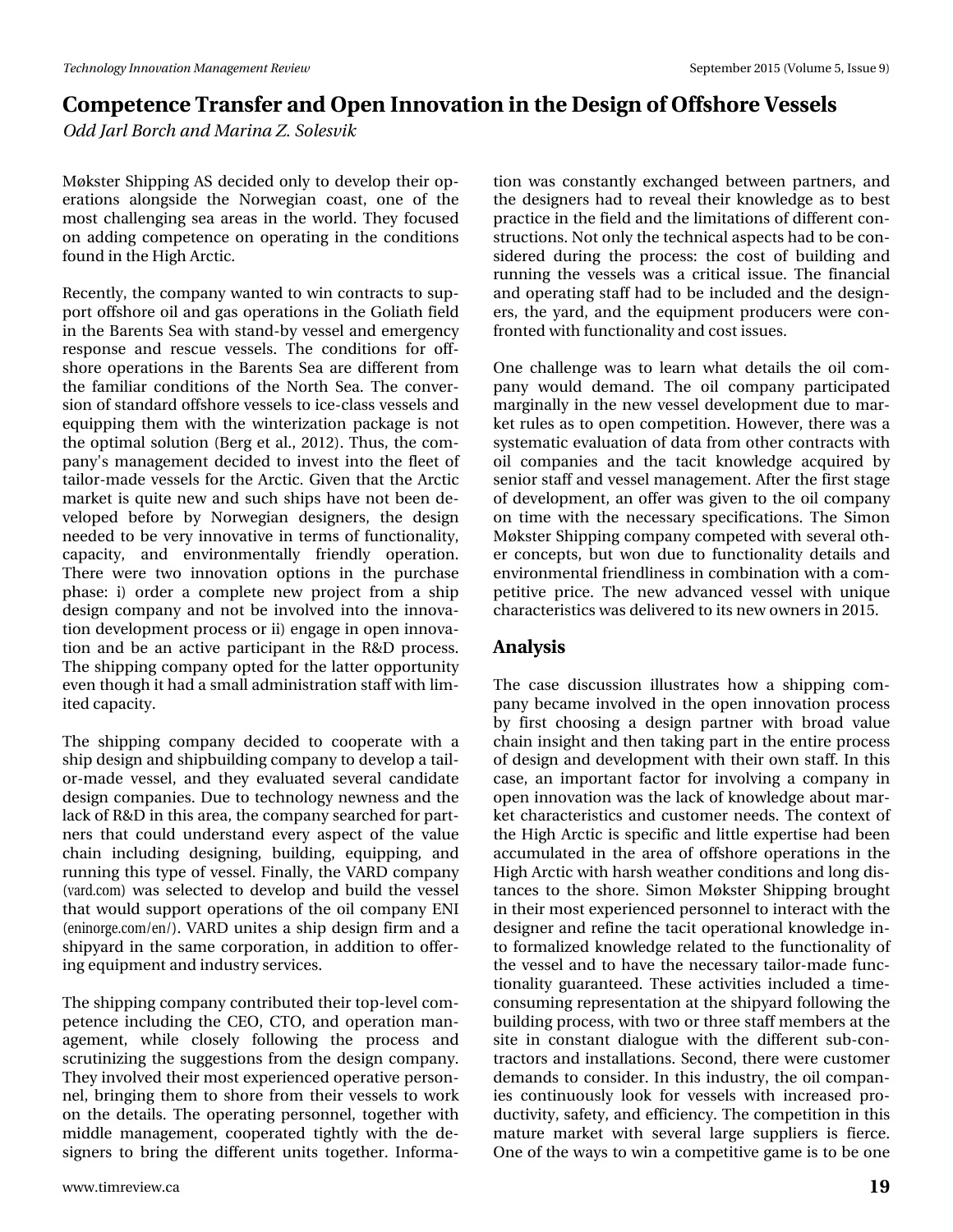## **Competence Transfer and Open Innovation in the Design of Offshore Vessels**

*Odd Jarl Borch and Marina Z. Solesvik*

step ahead of rivals. Innovativeness, achieved here by reaching out of the firm's boundaries to obtain market context competence from crew and shore staff, is an important factor that can help firms gain competitive advantage.

Many companies prefer to concentrate on their own core competences (Borch & Solesvik, 2013, 2014). Simon Møkster Shipping decided to share their core competence with the cooperating design, equipment, and construction companies. This activity is in line with the findings of recent research that stresses the popularity of a multi-firm network organizational form in contemporary business (Fjeldstad et al., 2012). According to the multi-firm network concept, firms concentrate on their core competences and collaborate with other firms to obtain the other firms' core competences and thereby achieve the project's goals.

In the case of Simon Møkster Shipping AS, the company brought both their strategic apex and highly competent middle management staff into the process to a much larger degree than most of their competitors. The company contributed with the expertise of its employees in Arctic waters operations, and was creative in their price and contract strategy towards ENI as their customer. Simon Møkster Shipping then succeeded in not only emphasizing the technological innovation, but also innovation related to management and marketing. The management group of the firm supported intra-firm collaboration by collecting feedback from the sea personnel related to operations in the Arctic seas and about which construction features should be taken into account in the design phase. The company shared the salaries and scarce time of key personnel with the ship designers and yard personnel. In return, the shipping company employees involved in this open innovation project acquired new insight on complex construction under uncertainty, and gained the designer's knowledge about their competitors' best practice. Some other firms and organizations shared their competences as well, including the classification society, equipment suppliers, and others. This connection may take a formal contract approach with loose couplings or it may become a long-term partnership with strong ties based on trust and reciprocal exchange as in cluster thinking. In this case, strong cluster mechanisms were present in the region, which served as a platform for specific cooperative arrangements. As suggested by the competence-based view, firms can "reach out" and develop their competences if necessary. In this case, collaboration using an open innovation approach helped the shipping company to overcome its liability of smallness to develop a competitive edge in R&D and innovation.

### **Conclusions and Implications**

In this article, we have emphasized the importance of collaborative efforts in new product development. Consistent with Jennings and colleagues (2015), modern design is a critical element of competitive advantage. An open innovation approach, where research and development efforts are undertaken in close reciprocal relationships with external providers, allows for the unification of core competences from different actors and increases the speed and quality of new product development. One important finding is that the firm has to gather significant core competence in their own organization and bring this into the process of development when collaborating with cooperating institutions. This may represent large (sunk) costs and a high risk of losing strategic knowledge if the company does not succeed in winning customers and contracts.

We added to the knowledge base by combining the open innovation perspective and the competencebased view. Both perspectives seek to explain the process of resource accumulation and inventions to increase the competitive advantage of a firm. We show in this article how the competence-based approach may help the firm to "reach out" to gain novel competences, which may transform the competitive environment to a firm's advantage. Furthermore, participation in joint R&D lifts the competences of firms to a higher level faster (Reiling, 2004).

The article raises new questions about how competences influence the aspects of open innovation activities, notably the rationale to enter into an open innovation agreement, partner evaluation and selection, and termination of the open innovation collaboration. Practitioners from the maritime industry and from other industries can use the information presented in this article when they elaborate the collaboration processes related to new product design and development. In particular, the presented case illustrates how firms can unite their competences with other firms and participate more actively in collaborative design, thereby avoiding buying off-the-shelf goods where competition is harsh. New trends in the industry, increasing complexity of operations (Borch & Batalden, 2014), and very special requirements regarding tailormade production units for the different purposes enforce broader participation of the companies' specialists in the development of innovative products.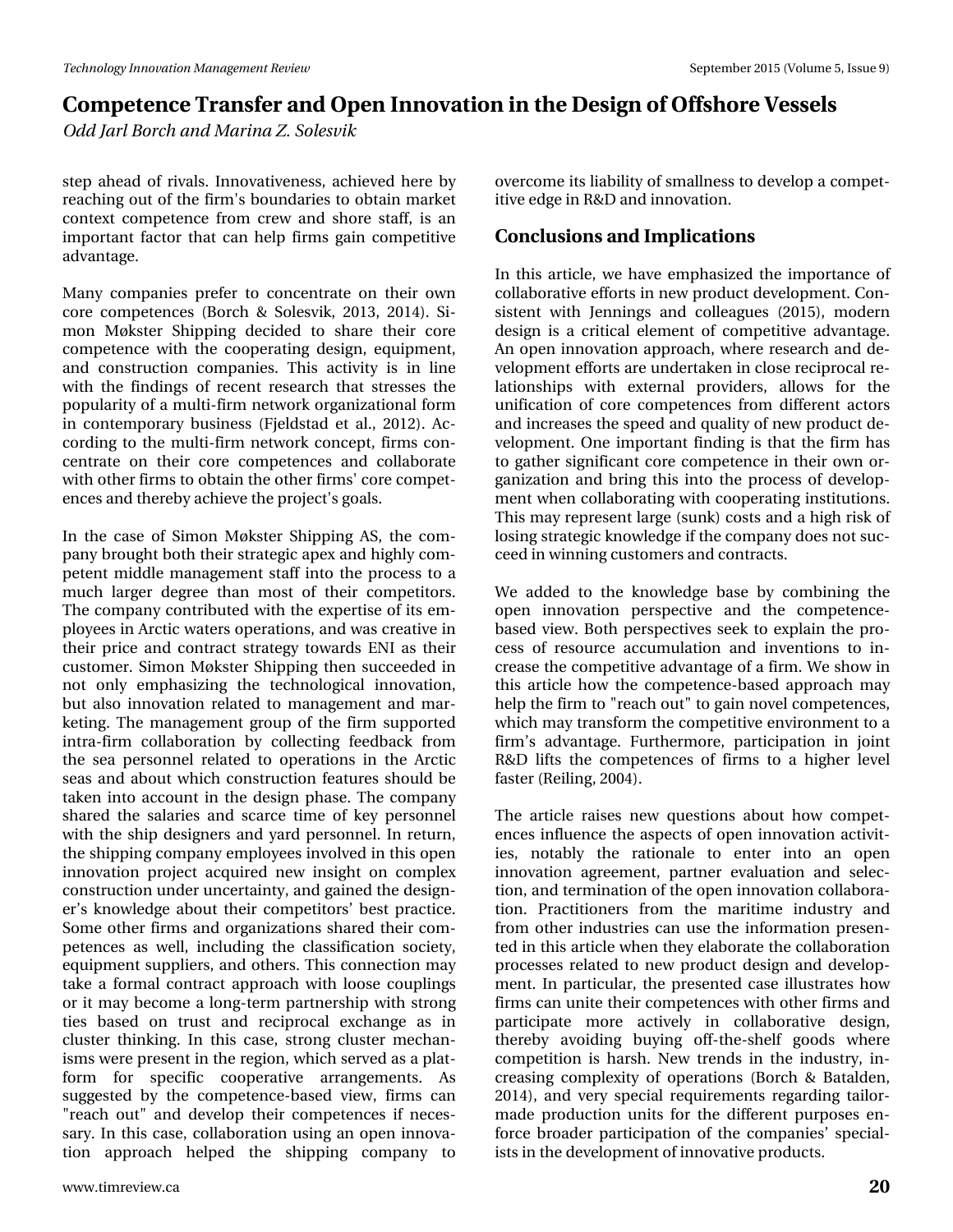## **Competence Transfer and Open Innovation in the Design of Offshore Vessels**

*Odd Jarl Borch and Marina Z. Solesvik*

### **About the Authors**

**Odd Jarl Borch** is a Professor of Strategy and Business Development at the University of Nordland in Bodø, Norway, and he is a Senior Researcher at Nordland Research Institute, also in Bodø. His research fields include corporate strategy, business development, innovation and entrepreneurship. Odd Jarl has published extensively in national and international journals and has broad teaching experience in addition to his comprehensive academic writings.

**Marina Z. Solesvik** is a Professor of Innovation and Management at the Stord/Haugesund University College in Norway. She also holds part-time positions in Norway as Professor at the University of Tromsø, the University of Nordland, and Bergen University College. She is a board member at several Norwegian firms and organizations, including the National Riksteatret in Oslo. Marina holds a PhD in Management from the Graduate Business School at the University of Nordland and a PhD in Entrepreneurship from the Institute of Agrarian Economy in Kiev, Ukraine. Her research interests include regional innovation, open innovation, maritime business, entrepreneurial intentions, female entrepreneurship, strategic alliances, and Arctic research.

### **References**

- Berg, T. E., Berge, B. O., Borgen, H., & Hänninen, S. 2012. Intervention Vessel for Barents Sea Operation. In *Proceedings of the American Society of Mechanical Engineers (ASME) 2012 31st International Conference on Ocean, Offshore and Arctic Engineering:* 571–578.
- Borch, O. J., & Solesvik, M. Z. 2013. Collaborative Design of Advanced Vessel Technology for Offshore Operations in Arctic Waters. In Y. Luo (Ed.), *Cooperative Design, Visualization, and Engineering: Proceedings of the 10th International CDVE Conference:* 157–160. Berlin: Springer Berlin Heidelberg. http://dx.doi.org/10.1007/978-3-642-40840-3
- Borch, O. J., & Batalden, B.-M. 2014. Business-Process Management in High-Turbulence Environments: The Case of the Offshore Service Vessel Industry. *Maritime Policy & Management:* 42(5): 1–18.

http://dx.doi.org/10.1080/03088839.2014.913816

- Borch, O. J., & Solesvik, M. 2014. *Partner Selection for Innovation Projects.* Paper presented at the International Society for Professional Innovation Management (ISPIM) Americas Innovation Forum 2014, Montreal, Canada, 5–8 October, 2014.
- Chesbrough, H. W. 2002. Making Sense of Corporate Venture Capital. *Harvard Business Review,* 80(3): 90–99.
- Chesbrough, H. W. 2006. *Open Business Models: How to Thrive in the New Innovation Landscape.* Boston: Harvard Business School Press.
- Child, J., Faulkner, D., & Tallman, S. B. 2005. *Cooperative Strategy: Managing Alliances, Networks, and Joint Ventures.* Oxford: Oxford University Press.
- Durand, T. 1997. Strategizing for Innovation: Competence Analysis in Assessing Strategic Chance. In A. Heene & R. Sanchez (Eds.), *Competence-Based Strategic Management:* 127–150. Chichester, UK: John Wiley & Sons Ltd.
- Easton, G., & Araujo, L. 1996. Characterizing Organizational Competences: An Industrial Networks Approach. In R. Sanchez, A. Heene, & H. Thomas. (Eds.), *Dynamics of Competence-Based Competition: Theory and Practice in the New Strategic Management:* 183–207. Oxford: Elsevier.
- Fjeldstad, Ø. D., Snow, C. C., Miles, R. E., & Lettl, C. 2012. The Architecture of Collaboration. *Strategic Management Journal,* 33(6): 734–750. http://dx.doi.org/10.1002/smj.1968
- Freiling, J. 2004. A Competence-Based Theory of the Firm. *Management Revue,* 15(1): 27–52.
- Gruber, M., De Leon, N., George, G., & Thompson, P. 2015. Managing by Design. *Academy of Management Journal,* 58(1): 1–7. http://dx.doi.org/10.5465/amj.2015.4001
- Hamel, G., & Heene, A. 1994. *Competence-Based Competition.* Chichester, UK: John Wiley & Sons Ltd.
- Jennings, J. E., Edwards, T., Jennings, P. D., & Delbridge, R. 2015. Emotional Arousal and Entrepreneurial Outcomes: Combining Qualitative Methods to Elaborate Theory. *Journal of Business Venturing,* 30(1): 113–130. http://dx.doi.org/10.1016/j.jbusvent.2014.06.005
- Kotabe, M., & Swan, K. S. 1995. The role of strategic alliances in hightechnology new product development. *Strategic Management Journal,* 16(8): 621–636. http://dx.doi.org/10.1002/smj.4250160804
- Metais, E., & Meschi, P.-X. 2005. Competence-Based Management and Strategic Flexibility: The Case of Air Liquide. In R. Sanchez & A. Heene (Eds.), *Competence Perspectives on Managing Internal Processes:* 91–110. Amsterdam: Elsevier.
- Metzenthin, R. 2005. Mergers and Acquisitions as Gap-Closing Activities in Competence Building and Leveraging. In R. Sanchez & A. Heene (Eds.), *Competence Perspectives on Managing Internal Processes:* 129–150. Amsterdam: Elsevier.
- Parker, H. 2000. Interfirm Collaboration and the New Product Development Process. *Industrial Management & Data Systems,* 100(6): 255–260. http://dx.doi.org/10.1108/02635570010301179
- Piller, F. T., & Walcher, D. 2006. Toolkits for Idea Competitions: A Novel Method to Integrate Users in New Product Development. *R&D Management,* 36(3): 307–318. http://dx.doi.org/10.1111/j.1467-9310.2006.00432.x
- Post, H. A. 1997. Building a Strategy on Competences. *Long Range Planning,* 30(5): 733–740. http://dx.doi.org/10.1016/S0024-6301(97)00049-6
- Prahalad, C. K., & Hamel, G. 1990. The Core Competence of the Corporation. *Harvard Business Review*, (May/June): 79–91.